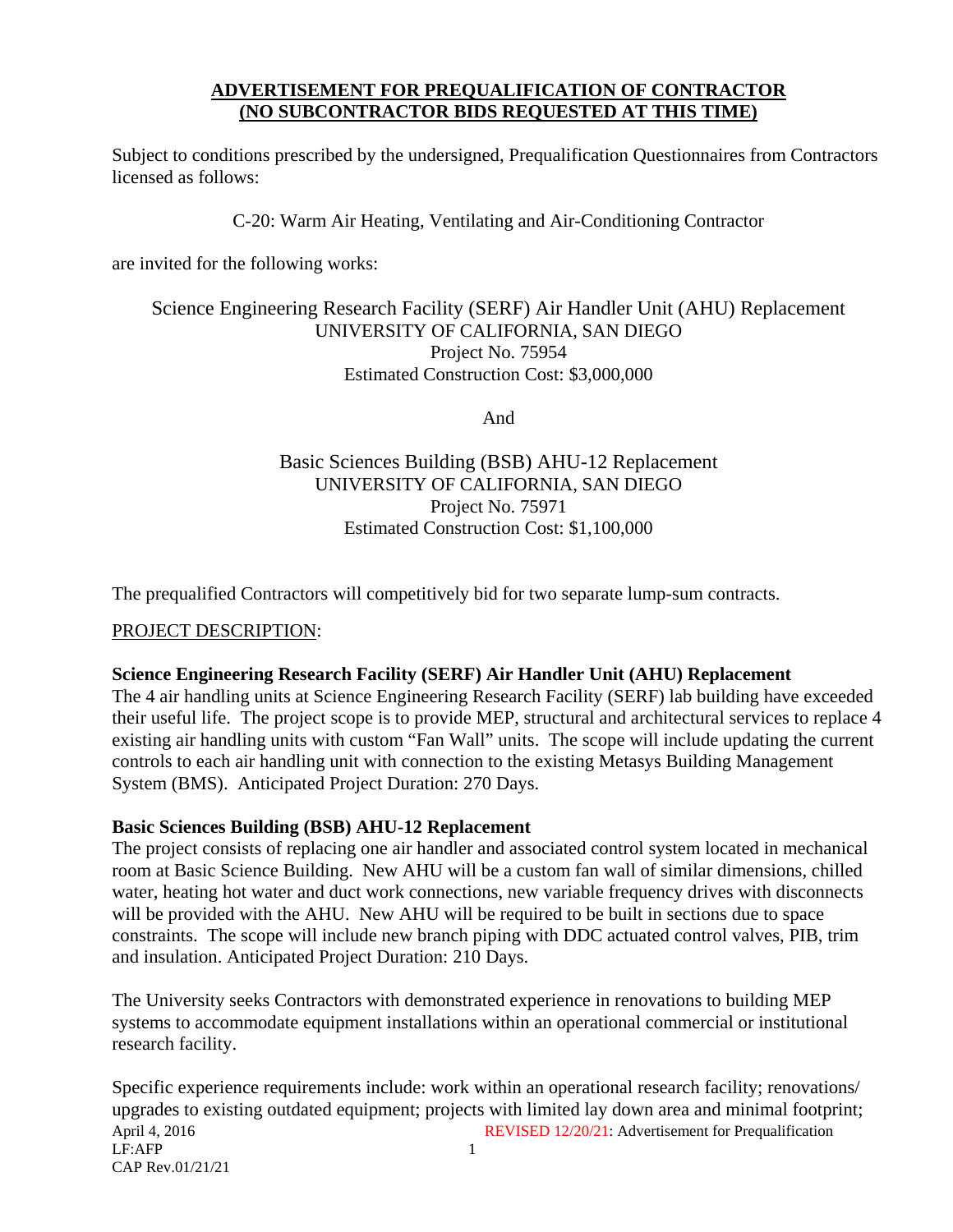structural steel framing, building systems automated controls, temporary systems, major facility system shutdowns that require extensive coordination with end-users.

The Contractor shall have demonstrated an average annual business revenue of at least \$7 million over the last five (5) consecutive years. The Contractor must have demonstrated experience on their best three (3) comparable projects with the Contractor providing services as a Prime Contractor within the last ten (10) years. Projects should have possessed the following construction challenges: Urban site work with limited construction and staging areas; Planning, scheduling, and installation of mechanical and electrical systems that integrate with existing building controls; Repair of systems requiring proactive and innovative solutions due to unknown and/or unforeseen field conditions; Phasing of multiple trades to minimize construction time; Renovation work requiring complex phasing solutions to maintain egress and utilities.

To view and download the Prequalification Questionnaire go to [http://plandesignbuild.ucsd.edu.](http://plandesignbuild.ucsd.edu/) At the top of page, click Consulting & Contracting Opportunities  $\rightarrow$  Contractors. Under Work Available for Bid click on this project and download all prequalification files attached.

**Prequalification Submission**: Each prospective Contractor must submit electronically one (1) complete prequalification questionnaire in PDF format.

Prequalification Questionnaires shall be emailed to the following email address(es):

Hiroko Wilson, Contracts Administrator Email: [hwilson@ucsd.edu](mailto:hwilson@ucsd.edu) Cc: Kimberly Santiago [klsantiago@ucsd.edu](mailto:klsantiago@ucsd.edu)

## **No Prequalification Questionnaire will be received after 12:00 P.M., FRIDAY, JANUARY 14, 2022.**

**Firms who submitted the Prequalification Questionnaire by the previous due date of November 19, 2021 are not required to re-submit.** 

Confidentiality of the information provided will be respected to the extent permitted by law.

Response to the Prequalification Questionnaire must be submitted on the forms contained within the Prequalification Questionnaire available at the address above.

All information requested in these forms must be provided in order to be considered "responsive" to the requirements of the prequalification. The University contacts are William Pavlick, Senior Project Manager, Facilities Management, 858-265-4961, Sam Farmer, Senior Project Manager, Facilities Management, 858-265-5474 or Rhonda Mitchell, Contracts Manager, Capital Program Management (858) 822-3126.

**A mandatory Prequalification Conference will be conducted on TUESDAY, JANUARY 4, 2022 at 2:00 P.M. via Zoom. Contractors interested in attending the Prequalification Conference must register in advance of the conference. Once registered a confirmation email with Zoom details will follow.**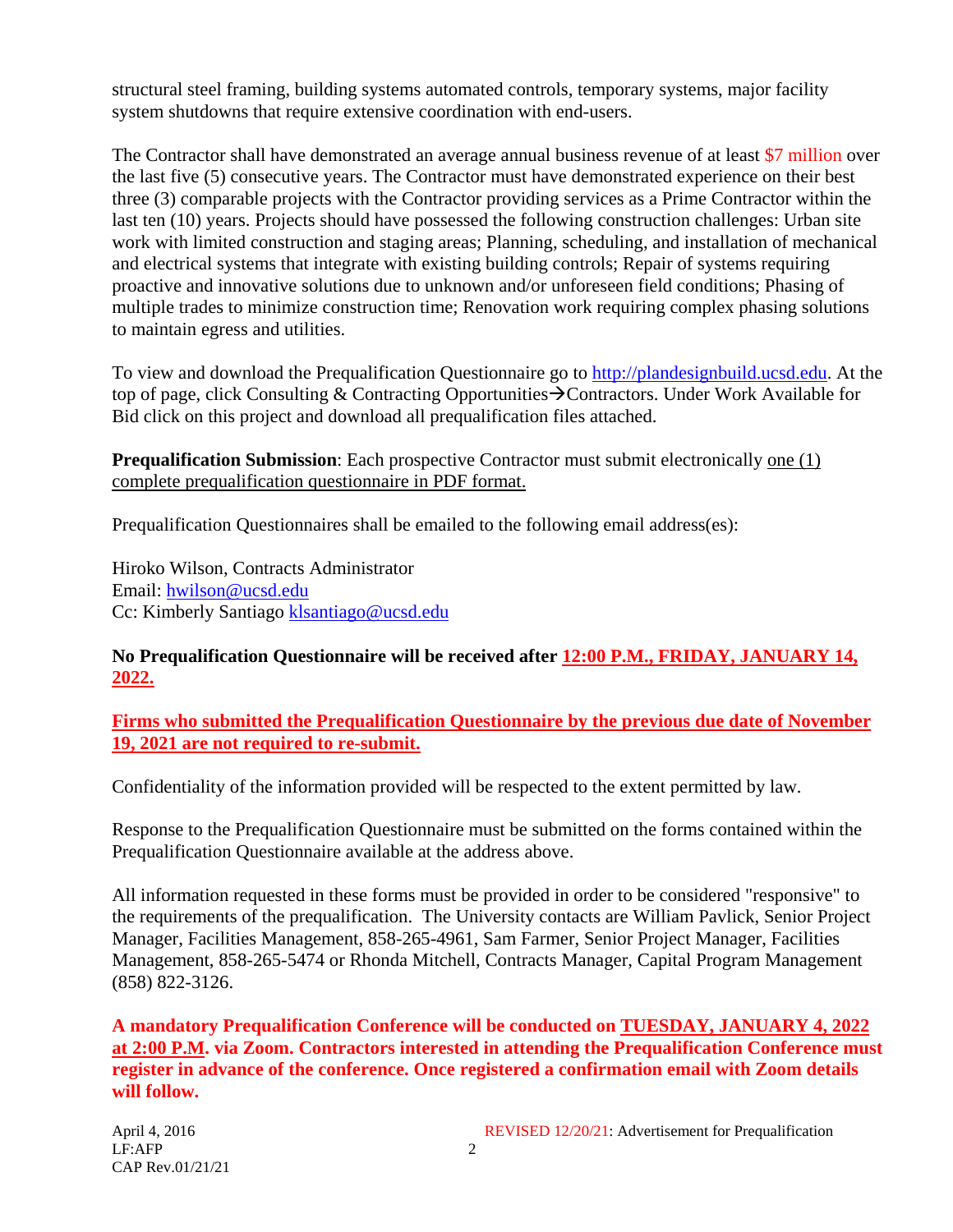#### **Register in advance for this meeting:**

### **[https://ucsd.zoom.us/meeting/register/tJMof--hqD8rGdV2\\_uiciFL\\_3IkQjIMg95CG](https://ucsd.zoom.us/meeting/register/tJMof--hqD8rGdV2_uiciFL_3IkQjIMg95CG)**

**After registering, you will receive a confirmation email containing information about joining the meeting.**

**Attendance at the Prequalification Conference is mandatory for Contractors attempting to become prequalified to bid on this specific project.**

**Firms who submitted the Prequalification Questionnaire by the previous due date of November 19, 2021 are not required to attend the Prequalification Conference.** 

UC San Diego encourages the participation of Small, Disadvantaged, Minority-owned, Women-owned and Service/Disabled Veteran-owned Business Enterprises (S/D/M/W/DVBE's) and is committed to promote a diverse pool of firms for our building programs. Potential bidders will be required to submit their small business outreach plan to the University as part of the prequalification process.

Every effort will be made to ensure that all persons have equal access to contracts and other business opportunities with the University within the limits imposed by law or University policy. Each Bidder may be required to show evidence of its equal employment opportunity policy. The successful Bidder and its subcontractors will be required to follow the nondiscrimination requirements set forth in the Bidding Documents and to pay prevailing wage at the location of the work.

The work described in the contract is a public work subject to section 1771 of the California Labor Code.

## **ALL CONTRACTORS AND SUBCONTRACTORS MUST BE REGISTERED WITH THE DEPARTMENT OF INDUSTRIAL RELATIONS (DIR) AT BID TIME.**

Go to<http://www.dir.ca.gov/public-works/publicworks.html> for more information and to register.

No contractor or subcontractor, regardless of tier, may be listed on a Bid for, or engage in the performance of, any portion of this project, unless registered with the Department of Industrial Relations pursuant to Labor Code section 1725.5 and 1771.1.

This project is subject to compliance monitoring and enforcement by the Department of Industrial Relations.

The successful Bidder shall pay all persons providing construction services and/or any labor on site, including any University location, no less than the UC Fair Wage (defined as \$15 per hour) and shall comply with all applicable federal, state and local working condition requirements.

THE REGENTS OF THE UNIVERSITY OF CALIFORNIA University of California, San Diego